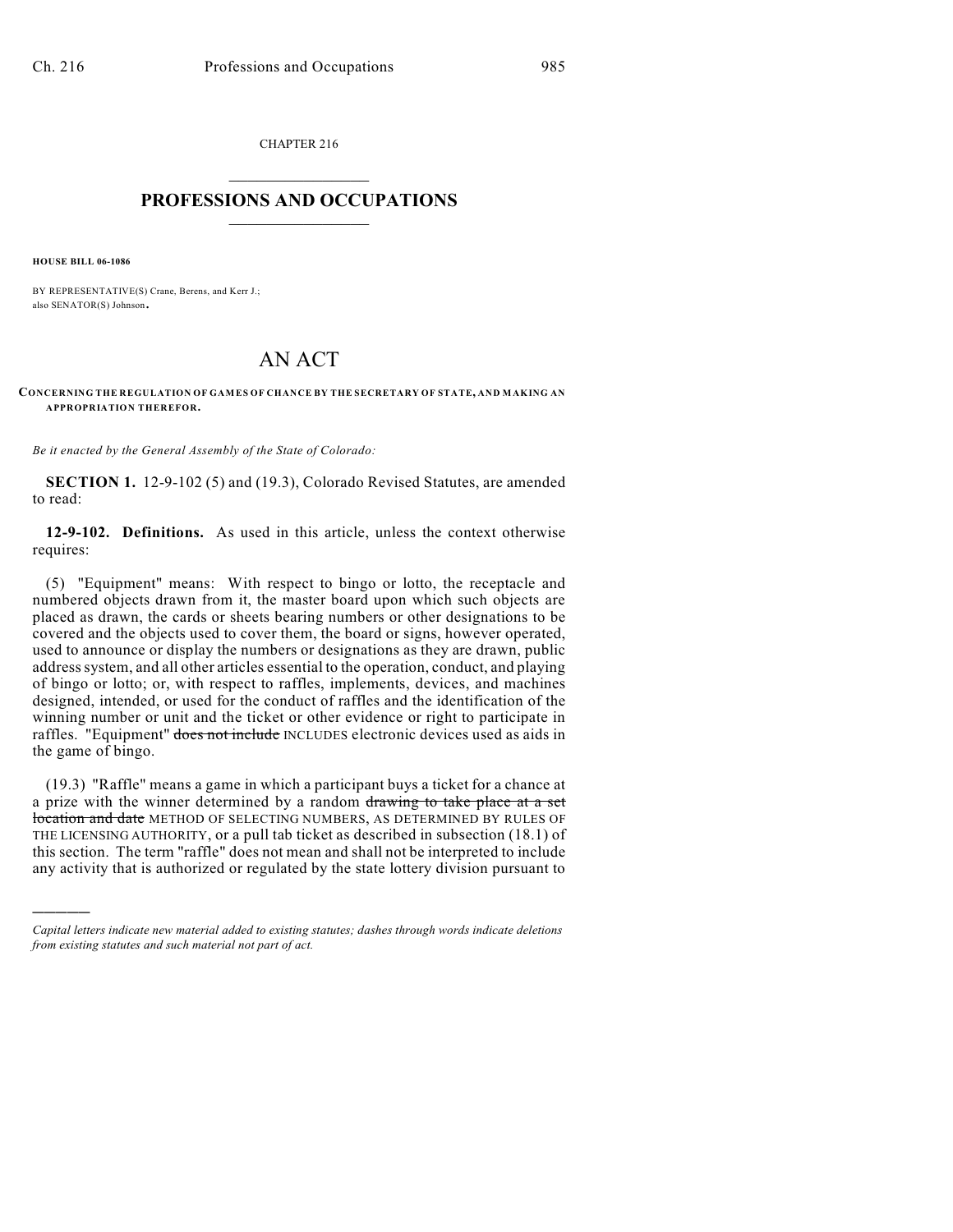part 2 of article 35 of title 24, C.R.S., or the "Limited Gaming Act of 1991", article 47.1 of this title.

**SECTION 2.** 12-9-102.5 (4), Colorado Revised Statutes, is amended to read:

**12-9-102.5. Legislative declaration - consideration for tickets - conditions.** (4) (a) Notwithstanding subsection (2) of this section, and except as otherwise provided in paragraph (d) of this subsection (4), this section shall not authorize the award by any landlord A licensee, at premises where games of chance are conducted, of a cash prize in any amount, a prize that is redeemable for cash in any amount, or a prize of a product or service having a value greater than one thousand dollars THE AMOUNT ESTABLISHED BY THE LICENSING AUTHORITY PURSUANT TO PARAGRAPH (d) OF THIS SUBSECTION (4), whether or not a fee is paid for admission to the premises as a condition of participating in an award of prizes as set forth in subsection (2) of this section. Within ten days after the award of any prize, the landlord licensee shall file with the licensing authority a written report containing a description of the prize, the value of the prize, and such other information as the licensing authority may require by rule. Any prize offered pursuant to this section shall be awarded by the end of the calendar quarter in which it was offered.

(b) (I) A landlord licensee may conduct a prize promotion on its THE LICENSED premises, either before or after a bingo-raffle licensee's bingo occasion. A landlord licensee may conduct a promotion during an occasion held on its premises if WHETHER SUCH PREMISES ARE RENTED OR OWNED BY THE LICENSEE. The promotion and its cost, if any, to the bingo-raffle licensee is SHALL BE clearly disclosed, in the rental agreement OR OTHERWISE, pursuant to rules adopted by the licensing authority.

(II) A landlord licensee shall not require a bingo-raffle licensee to participate in or conduct a promotion under this section, nor may a games manager for any occasion assist in any such promotion conducted during an occasion BY A LANDLORD LICENSEE. Prizes offered as part of a promotion shall not be considered as part of the prizes subject to limitation under section 12-9-107 (13).

(c) Before conducting a promotion under this section, the landlord licensee shall provide evidence of ownership, free and clear, of the prizes to be offered unless all such prizes are available for viewing on the premises on the day they are to be awarded. The landlord licensee offering any promotional prize shall disclose, at the beginning of the promotion, full and complete information identifying the prizes to be awarded and the method by which such prizes may be won. This disclosure need not be made separately or personally to each participant, but may be made by conspicuously posting or displaying, at the premises where the promotion is being conducted, either the available prizes themselves or a list and complete description of the prizes and the method by which they may be won.

(d) The licensing authority may increase ESTABLISH by rule the MAXIMUM amount or value of a prize of a product or service that may be allotted AWARDED; EXCEPT THAT SUCH MAXIMUM AMOUNT SHALL NOT BE LESS THAN ONE THOUSAND DOLLARS.

**SECTION 3.** 12-9-103 (1) (a) (I), (1) (a) (IV), (1) (c), (2), (3) (a), and (4), Colorado Revised Statutes, are amended, and the said 12-9-103 is further amended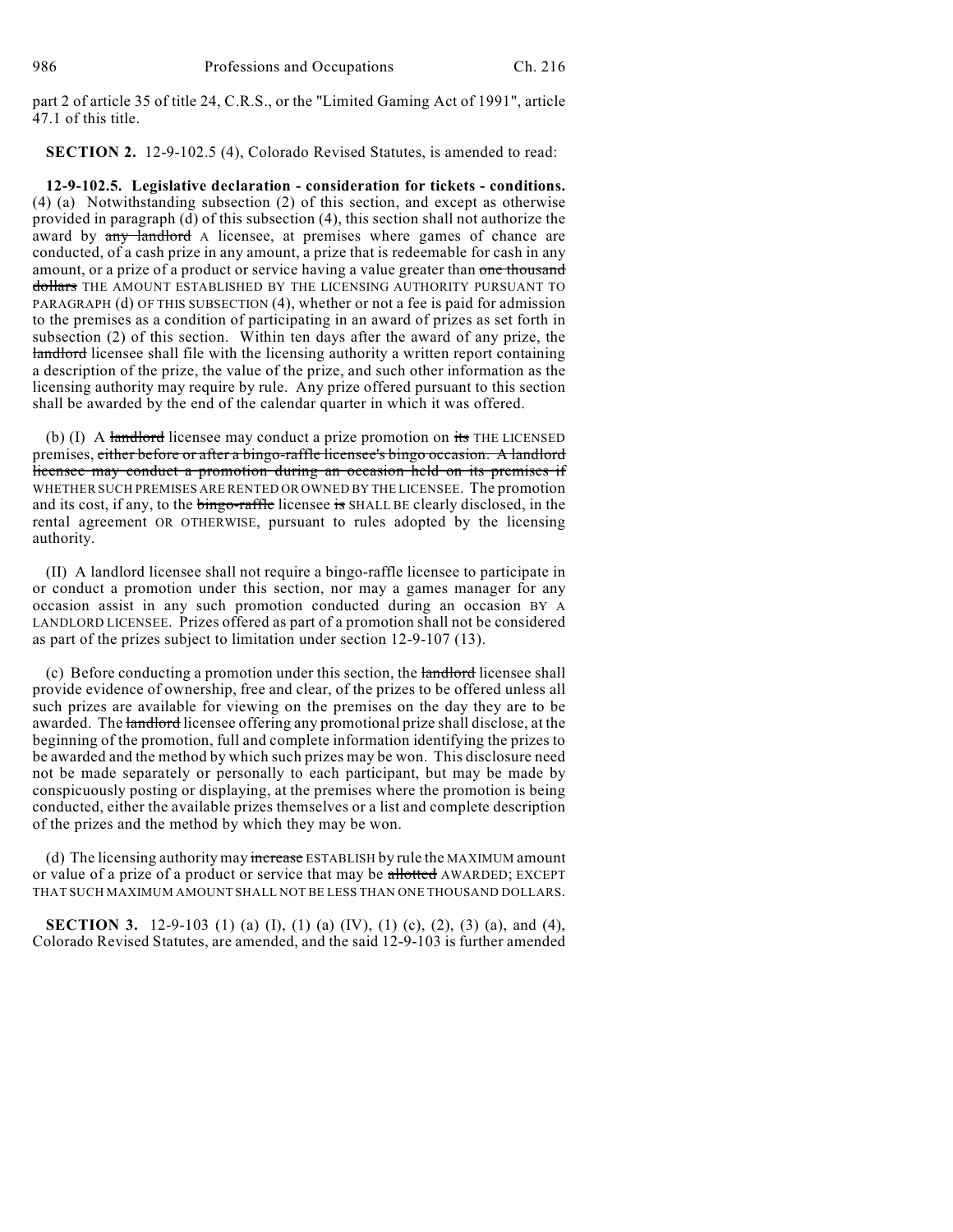## BY THE ADDITION OF A NEW SUBSECTION, to read:

**12-9-103. Licensing authority - powers - duties - license suspension or revocation proceedings - definitions.** (1) The secretary of state is hereby designated as the "licensing authority" of this article. As state licensing authority, the secretary of state's powers and duties are as follows:

(a) (I) To grant or refuse to grant bingo-raffle licenses under this article and to grant or refuse to grant licenses to landlords, manufacturers, manufacturers' agents, suppliers, and suppliers' agents. IF ANY SUCH LICENSE APPLICATION HAS NOT BEEN APPROVED OR DISAPPROVED WITHIN FORTY-FIVE DAYS AFTER THE LICENSING AUTHORITY HAS RECEIVED ALL INFORMATION THAT CONSTITUTES A COMPLETE APPLICATION, THE LICENSE SHALL BE DEEMED TO BE APPROVED. THE LICENSING AUTHORITY SHALL NOTIFY THE APPLICANT UPON RECEIPT OF ALL INFORMATION THAT THE LICENSING AUTHORITY DEEMS A COMPLETE APPLICATION. SUCH NOTIFICATION SHALL BE THE START OF THE FORTY-FIVE-DAY PERIOD IN WHICH THE LICENSING AUTHORITY SHALL AFFIRMATIVELY ACT UPON THE APPLICATION. THE LICENSING AUTHORITY'S FAILURE TO ACT UPON AN APPLICATION WITHIN FORTY-FIVE DAYS AFTER RECEIPT SHALL NOT PRECLUDE THE LICENSING AUTHORITY FROM LATER FILING A COMPLAINT CHALLENGING THE APPLICATION ON THE GROUND THAT IT IS IN CONFLICT WITH THE COLORADO CONSTITUTION OR THIS ARTICLE. All such licenses and applications for such licenses shall be made available for inspection by the public. In addition, the licensing authority has the power and the responsibility, after investigation and hearing before an administrative law judge, to suspend or revoke any license issued by the licensing authority, in accordance with any order of such administrative law judge. When a license is ordered suspended or revoked, the licensee shall surrender the license to the licensing authority on or before the effective date of the suspension or revocation. No license is valid beyond the effective date of the suspension or revocation, whether surrendered or not. Any bingo-raffle license may be temporarily suspended for a period not to exceed ten days pending any prosecution, investigation, or public hearing.

(IV) If a licensee OR BINGO-RAFFLE AFFILIATE FAILS WITHIN FORTY-FIVE DAYS AFTER A WRITTEN REQUEST BY THE LICENSING AUTHORITY TO VOLUNTARILY PRODUCE RECORDS AT THE OFFICE OF THE LICENSING AUTHORITY, OR IF A LICENSEE fails to file a report within the time required by this article, or if such report is not properly verified or is not fully, accurately, and truthfully completed on its face, the licensing authority may refuse to renew the licensee's license until the licensee has corrected such failure or deficiency. If the licensing authority refuses to renew a license pursuant to this subparagraph (IV), the licensee shall not engage in activity authorized by such license until such license is renewed.

(c) To provide forms for and supervise the filing of any reports made by mail, computer, electronic mail, or any other electronic device by any licensee. AS SOON AS POSSIBLE AFTER JULY 1, 2006, THE LICENSING AUTHORITY SHALL ENSURE THAT DELIVERY OF A DOCUMENT SUBJECT TO THIS ARTICLE BY AN APPLICANT OR A LICENSEE MAY BE ACCOMPLISHED ELECTRONICALLY WITHOUT THE NECESSITY FOR PRESENTATION OF A PHYSICAL ORIGINAL DOCUMENT, REPORT, OR IMAGE, IF ALL REQUIRED INFORMATION IS INCLUDED AND IS READILY RETRIEVABLE FROM THE DATA TRANSMITTED. THE LICENSING AUTHORITY MAY, BY RULE, REQUIRE CERTAIN ORGANIZATIONS TO FILE REPORTS AND OTHER DOCUMENTS ELECTRONICALLY. ALL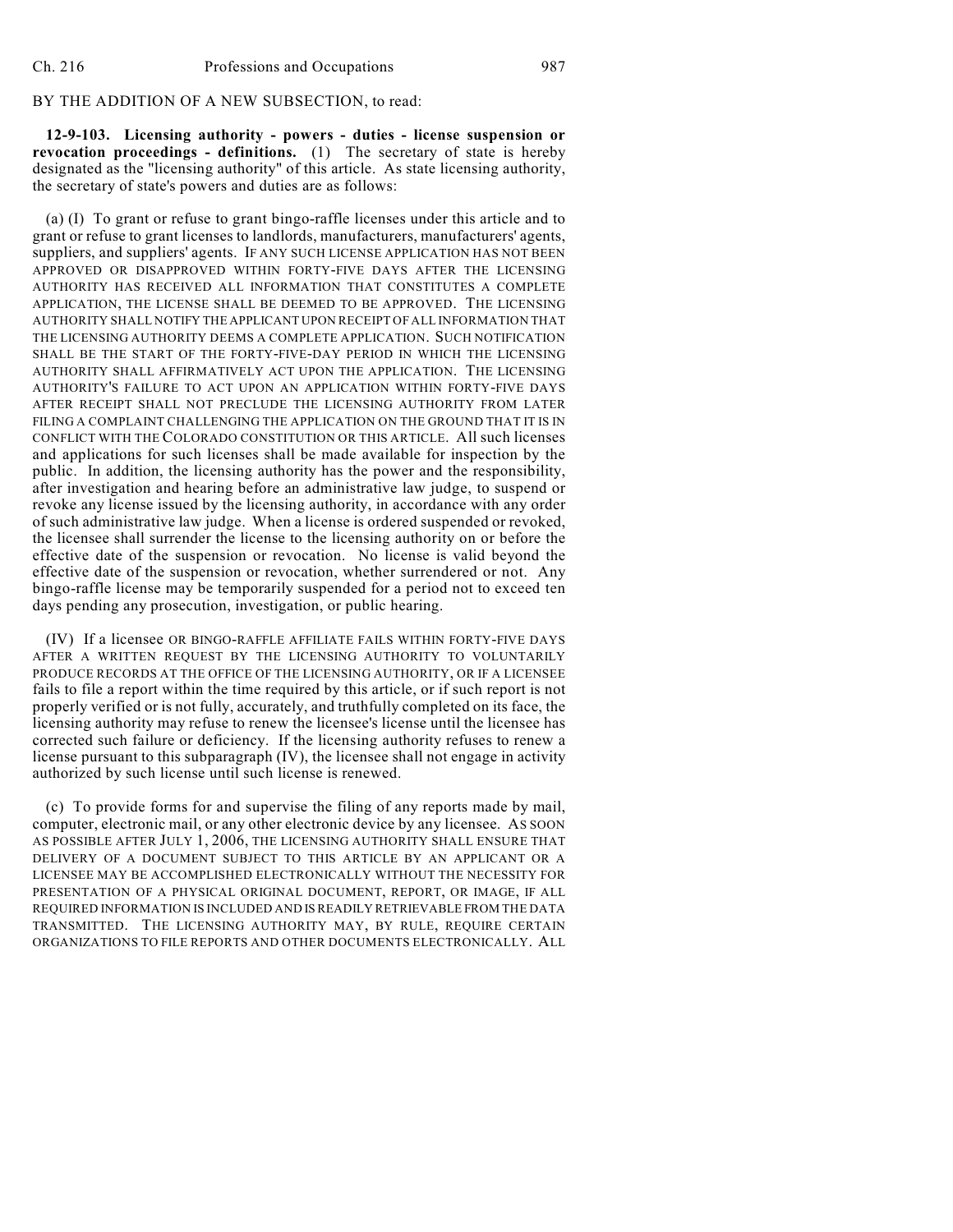ELECTRONICALLY FILED DOCUMENTS SHALL BE STORED BY THE LICENSING AUTHORITY IN AN ELECTRONIC OR OTHER MEDIUM AND SHALL BE RETRIEVABLE BY THE LICENSING AUTHORITY IN AN UNDERSTANDABLE AND READABLE FORM. NOTWITHSTANDING ANY OTHER PROVISION OF LAW REQUIRING THE SIGNATURE OF, OR EXECUTION BY, A PERSON ON A DOCUMENT, NO SUCH SIGNATURE SHALL BE REQUIRED WHEN THE DOCUMENT IS SUBMITTED ELECTRONICALLY. CAUSING A DOCUMENT TO BE DELIVERED TO THE LICENSING AUTHORITY BY AN APPLICANT OR A LICENSEE SHALL CONSTITUTE THE AFFIRMATION OR ACKNOWLEDGMENT OF THE INDIVIDUAL CAUSING THE DELIVERY, UNDER PENALTY OF PERJURY, THAT THE DOCUMENT IS THE INDIVIDUAL'S ACT AND DEED OR THE ACT AND DEED OF THE ORGANIZATION OR ENTITY ON WHOSE BEHALF THE DOCUMENT WAS DELIVERED AND THAT THE FACTS STATED IN THE DOCUMENT ARE TRUE.

(1.5) FOR THE PURPOSE OF ANY INVESTIGATION OR EXAMINATION OF RECORDS, THE LICENSING AUTHORITY OR ANY OFFICER DESIGNATED BY THE LICENSING AUTHORITY MAY REQUIRE, AT THE OFFICE OF THE LICENSING AUTHORITY, THE PRODUCTION OF ANY BOOKS, PAPERS, CORRESPONDENCE, MEMORANDA, AGREEMENTS, OR OTHER DOCUMENTS OR RECORDS THAT THE LICENSING AUTHORITY DEEMS RELEVANT OR MATERIAL TO THE INQUIRY. IN CASE OF REFUSAL TO OBEY A REQUEST FOR THE PRODUCTION OF DOCUMENTS ISSUED TO ANY LICENSEE OR AN AFFILIATE OF A LICENSEE, THE DISTRICT COURT OF THE CITY AND COUNTY OF DENVER, UPON APPLICATION BY THE LICENSING AUTHORITY, MAY ISSUE AN ORDER REQUIRING THAT PERSON TO APPEAR BEFORE THE LICENSING AUTHORITY OR THE OFFICER DESIGNATED BY THE LICENSING AUTHORITY TO PRODUCE DOCUMENTS OR TO GIVE EVIDENCE TOUCHING UPON THE MATTER UNDER INVESTIGATION OR IN QUESTION. FAILURE TO OBEY THE ORDER OF THE COURT MAY BE PUNISHED BY THE COURT AS A CONTEMPT OF COURT.

(2) The licensing authority may suspend or revoke, SUSPEND, ANNUL, LIMIT, OR MODIFY a license pursuant to the provisions of section 24-4-104, C.R.S. Hearings that are held for the purpose of determining whether a licensee's license should be revoked, or suspended, ANNULLED, LIMITED, OR MODIFIED shall be conducted by an administrative law judge appointed pursuant to part 10 of article 30 of title 24, C.R.S., and shall be held in the manner and pursuant to the rules and procedures described in sections 24-4-104, 24-4-105, and 24-4-106, C.R.S. Hearings shall be held and concluded, in accordance with such rules, with reasonable dispatch and without unnecessary delay, and a decision shall be issued within ten days after such hearing.

(3) (a) Upon a finding by an administrative law judge of a violation of this article, the rules adopted pursuant to this article, or any other provision of law, such as would warrant the suspension or revocation, SUSPENSION, ANNULMENT, LIMITATION, OR MODIFICATION of a license, in addition to any other penalties that may be imposed, the licensing authority may declare the violator ineligible to conduct a game of bingo and to apply for a license pursuant to this article for a period not exceeding twelve months FIVE YEARS after the date of such declaration OR A SHORTER PERIOD DESIGNATED BY THE LICENSING AUTHORITY PURSUANT TO THIS SUBSECTION (3). THE LICENSING AUTHORITY SHALL DESIGNATE A SHORTER PERIOD OF LICENSE INELIGIBILITY ONLY IN THE ABSENCE OF AGGRAVATING FACTORS ASSOCIATED WITH THE VIOLATION FOR WHICH THE REVOCATION WAS IMPOSED. AGGRAVATING FACTORS SHALL INCLUDE WILLFULNESS, INTENT, A PREVIOUS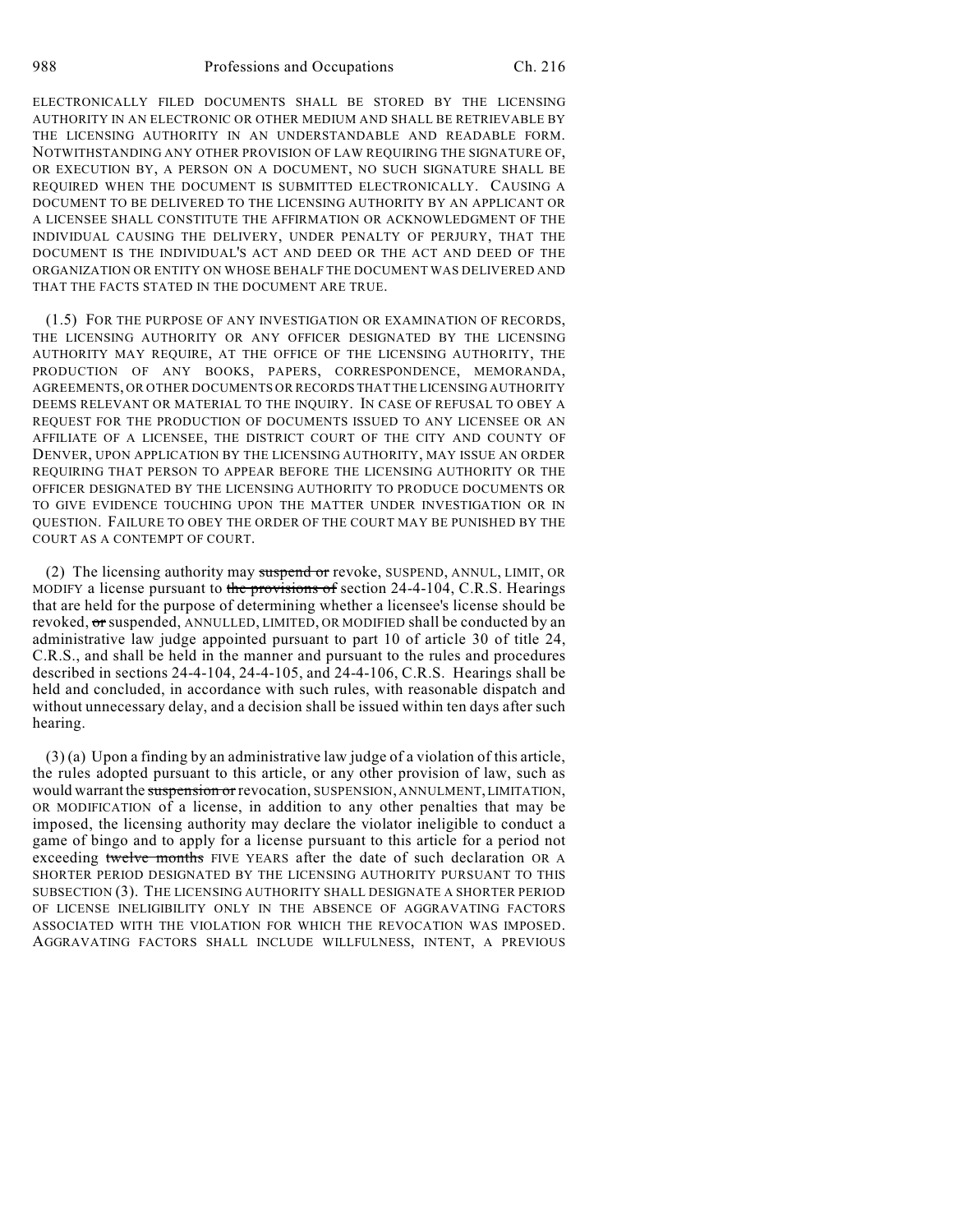INTENTIONAL VIOLATION OF THIS ARTICLE, AND VIOLATIONS INVOLVING THEFT OR FRAUD. Such declaration of ineligibility may be extended to include, in addition to the violator, any of its subsidiary organizations, its parent organization, or otherwise, affiliated with the violator when, in the opinion of the licensing authority, the circumstances of the violation warrant such action.

(4) The licensing authority shall forward to the bingo-raffle advisory board, created in section 12-9-201, within seven days after receipt, a copy of every complaint against a licensee that is received by the licensing authority.

**SECTION 4.** 12-9-103.5 (3), Colorado Revised Statutes, is amended to read:

**12-9-103.5. Fees - department of state cash fund.** (3) (a) Fees authorized by this article shall be established by the licensing authority, in consultation with the board, in amounts sufficient to ensure that the total revenue generated by the collection of such fees approximates the direct and indirect costs incurred by the licensing authority in carrying out its duties under this article. The amounts of all fees shall be reviewed annually. The licensing authority shall furnish to the board both an annual and a quarterly accounting of all fee and fine revenues received and expenditures made pursuant to this article, together with a list of all fees in effect.

(b) THE COST OF IMPLEMENTING THE ELECTRONIC APPLICATION AND REPORT FILING SYSTEM REQUIRED BY SECTION 12-9-103 (1) (c), INCLUDING THE COST OF PROMULGATING ANY NEW OR AMENDED RULES FOR USE OF THE SYSTEM, SHALL BE RECOVERED THROUGH A TEMPORARY FEE INCREASE OR SURCHARGE ASSESSED ON LICENSEES DURING THE FIRST FIVE YEARS OF OPERATION OF THE SYSTEM. THE LICENSING AUTHORITY SHALL ESTABLISH THE TEMPORARY FEE OR SURCHARGE ON A SLIDING OR GRADUATED SCALE, BASED ON THE QUARTERLY GROSS RECEIPTS OF EACH LICENSEE THAT IS REQUIRED TO FILE QUARTERLY REPORTS OR PAY FEES UNDER SECTION 12-9-107.5 (5) OR SECTION 12-9-108 (6) (b), AND IN AN AMOUNT SUFFICIENT TO RECOVER ALL OF SUCH COSTS WITHIN THE FIVE-YEAR PERIOD.

**SECTION 5.** 12-9-104 (1), Colorado Revised Statutes, is amended to read:

**12-9-104. Bingo-raffle license - fee.** (1) Any A bona fide chartered branch, lodge, or chapter of a national or state organization or any bona fide religious, charitable, labor, fraternal, educational, voluntary firefighters', or veterans' organization or any association, successor, or combination of association and successor of any of the said organizations that operates without profit to its members and that has been in existence continuously for a period of five years immediately prior to the making of application for a bingo-raffle license under this article and has had during the entire five-year period dues-paying members engaged in carrying out the objects of said corporation or organization is eligible for a bingo-raffle license to be issued by the licensing authority under this article. In the event any IF A license is revoked, the bingo-raffle licensee and holder thereof is not eligible to apply for another license under subsection (2) of this section until after the expiration of the period of one year from FIVE YEARS AFTER the date of such revocation.

**SECTION 6.** 12-9-105.1, Colorado Revised Statutes, is amended BY THE ADDITION OF A NEW SUBSECTION to read: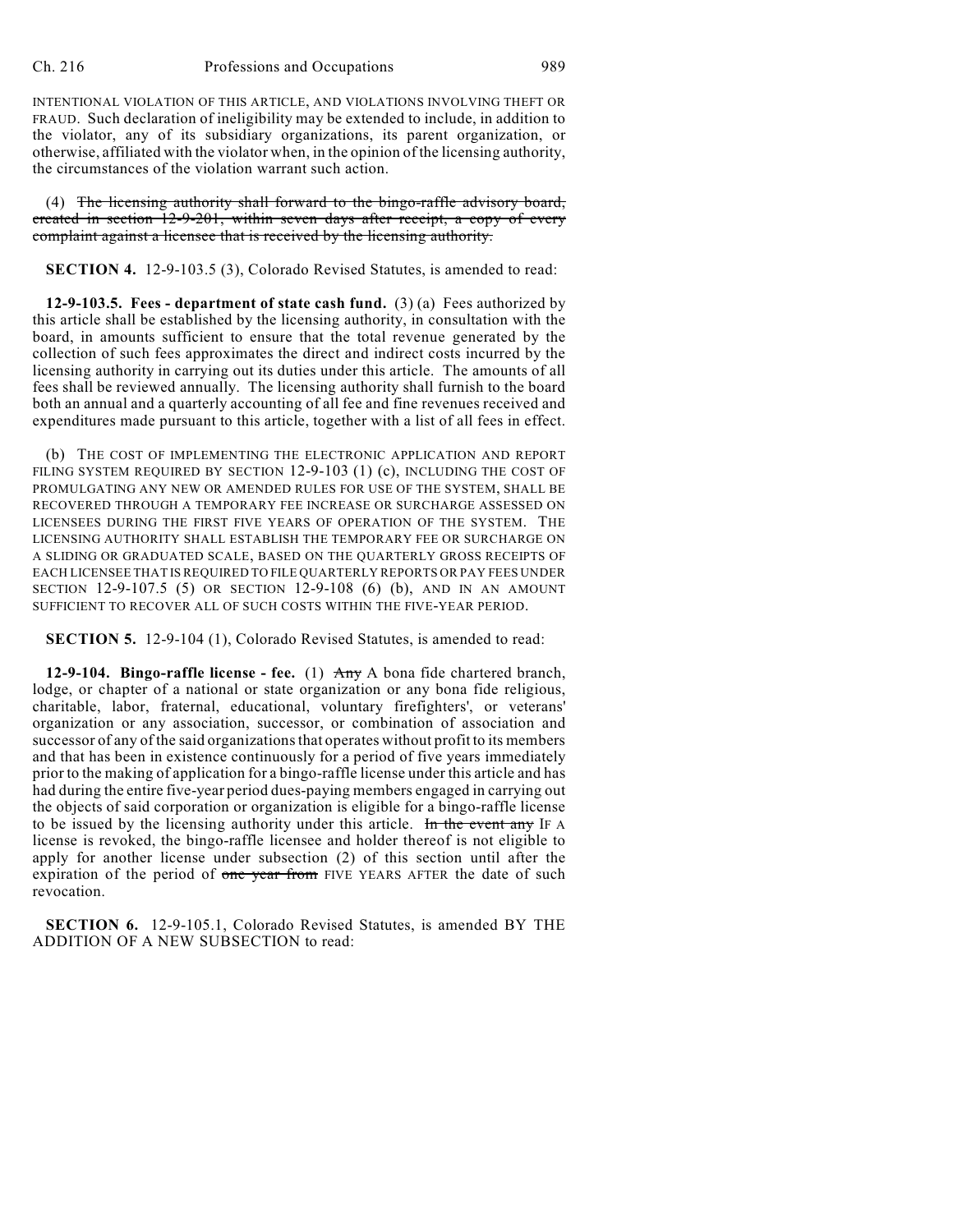**12-9-105.1. Games managers - certification.** (1.5) A PERSON SHALL NOT BE ELIGIBLE FOR CERTIFICATION OR ACT AS A GAMES MANAGER IN THE CONDUCT OF A GAME OF CHANCE PURSUANT TO THIS ARTICLE UNLESS THE PERSON IS EIGHTEEN YEARS OF AGE OR OLDER.

**SECTION 7.** 12-9-105.5 (1) (c), Colorado Revised Statutes, is amended to read:

**12-9-105.5. Application for manufacturer license.** (1) Each application for a manufacturer license shall include, but not be limited to, the following information:

(c) A description of the equipment and the electronic devices used as aids in the game of bingo manufactured in connection with games of chance activities in Colorado;

**SECTION 8.** 12-9-105.7 (1) (c), Colorado Revised Statutes, is amended to read:

**12-9-105.7. Application for supplier license.** (1) Each application for a supplier license shall include, but not be limited to, the following information:

(c) A description of the equipment electronic devices used as aids in the game of bingo, and supplies sold or distributed in connection with games of chance activities in Colorado;

**SECTION 9.** 12-9-105.9 (1) (e), Colorado Revised Statutes, is amended to read:

**12-9-105.9. Application for manufacturer's agent license or supplier's agent license.** (1) Each application for a manufacturer's agent license or supplier's agent license shall include, but not be limited to, the following information:

(e) The location in Colorado where the agent's records of sales and distributions of bingo and raffle equipment electronic devices used as aids in the game of bingo, and supplies will be available to the licensing authority.

**SECTION 10.** 12-9-106 (1), Colorado Revised Statutes, is amended to read:

**12-9-106. Form of bingo-raffle licenses - display.** (1) Each bingo-raffle license shall contain a statement of the name and address of the licensee and the place where such bingo or lotto games or the drawing of the raffles is to be held. IF THE BINGO-RAFFLE LICENSEE MOVES FROM THE GAMES OR DRAWING LOCATION LISTED ON ITS LICENSE, THE BINGO-RAFFLE LICENSEE SHALL NOTIFY THE LICENSING AUTHORITY IN WRITING PRIOR TO COMMENCING BINGO OR CONDUCTING A RAFFLE DRAWING AT THE NEW LOCATION. THE LICENSING AUTHORITY MAY ISSUE A LETTER OF AUTHORIZATION TO MOVE THE LOCATION OF THE BINGO OR LOTTO GAMES OR THE DRAWING OF THE RAFFLES. ANY SUCH LETTER OF AUTHORIZATION SHALL REMAIN WITH THE ORIGINAL LICENSE AND BE AVAILABLE FOR INSPECTION AT THE PLACE WHERE SUCH GAMES OR DRAWINGS ARE TO BE HELD. Any such license issued for an exempt organization shall provide for the inclusion of the place or places where drawings are to be held. Each bingo-raffle license issued for the conduct of any such games of chance shall be conspicuously displayed at the place where the same GAME is to be conducted or the drawings held at all times during the conduct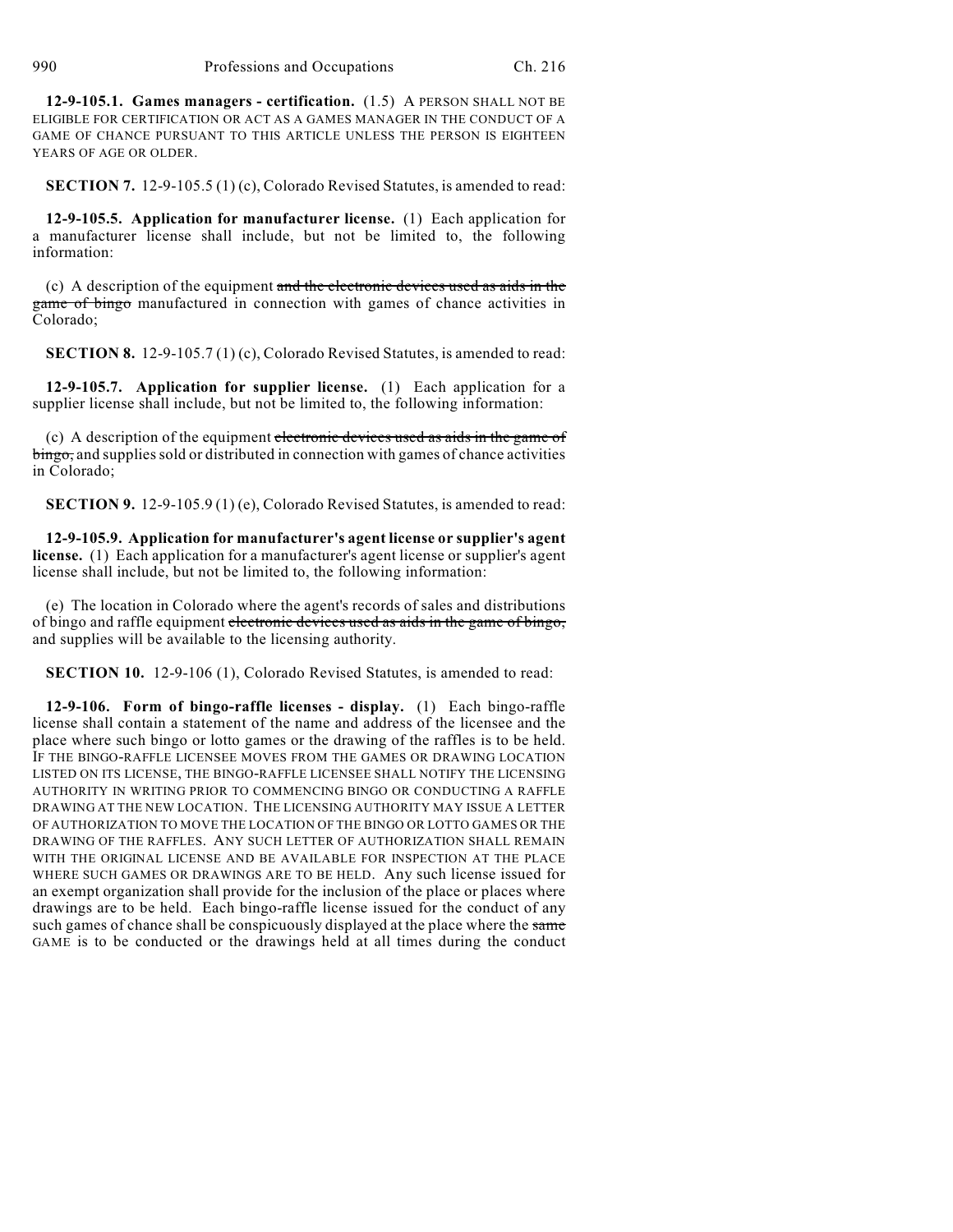thereof. An exempt organization may comply with the requirements of this section by providing written notice of such a license to all employees of a participating private business or government agency holding a fund-raising drive that includes a drawing on behalf of such organization. Such notice shall state that the exempt organization shall make such license available for public inspection during reasonable business hours and shall specify where such license shall be maintained for inspection.

**SECTION 11.** 12-9-107 (1), (2) (a), (13), (19), (28) (a), and (28) (c), Colorado Revised Statutes, are amended to read:

**12-9-107. Persons permitted to conduct games of chance - premises equipment - expenses.** (1) (a) No games of chance shall be conducted by any person, firm, or organization within this state, unless a bingo-raffle license as provided in this article has been issued by the licensing authority. No person shall hold, operate, or conduct  $\frac{1}{(m+1)}$  games of chance under  $\frac{1}{(m+1)}$  a license issued under this article except an active member of the organization to which the bingo-raffle license is issued, and no person shall assist in the holding, operating, or conducting of any games of chance under such license, except such an active member or a member of an organization or association that is an auxiliary to the licensee, a member of an organization or association of which such licensee is an auxiliary, or a member of an organization or association that is affiliated with the licensee by being, with it, auxiliary to another organization or association. and except bookkeepers or accountants as provided in this section. No item of expense shall be incurred or paid in connection with the holding, operating, or conducting of any A game of chance held, operated, or conducted pursuant to  $\frac{1}{x}$  A license issued under this article, except bona fide expenses in A reasonable amount for goods, wares, and merchandise furnished or services rendered, reasonably necessary for the holding, operating, or conducting thereof.

(b) No games of chance shall be conducted with any equipment unless it is owned by a bingo-raffle licensee, owned or leased by a landlord licensee, or owned or leased by a bingo-raffle licensee operating such equipment on premises that are owned, leased, or rented by the bingo-raffle licensee, used as its principal place of business, and controlled so that admittance to the premises is limited to the bingo-raffle licensee's members and bona fide guests. NOTHING IN THIS PARAGRAPH (b) SHALL PROHIBIT A BINGO-RAFFLE LICENSEE FROM LEASING ELECTRONIC DEVICES USED AS AIDS IN THE GAME OF BINGO.

(2) (a) The officers of a bingo-raffle licensee shall designate  $\alpha$  ONE OR MORE bona fide, active member MEMBERS of the licensee AS ITS GAMES MANAGERS to be in charge and primarily responsible for the conduct of the games of bingo or lotto on each occasion. The member in charge GAMES MANAGERS shall supervise all activities on the occasion for which he or she is THEY ARE in charge and is ARE responsible for the making of the required report thereof. The member in charge GAMES MANAGERS, GOVERNING BOARD OF THE LICENSEE, AND THE INDIVIDUAL ACTING IN THE ROLE OF A TREASURER ON BEHALF OF THE LICENSEE shall be familiar with the provisions of the state laws, the rules of the licensing authority, and the provisions of the license. The member in charge THE GOVERNING BOARD OF THE LICENSEE SHALL BE ULTIMATELY RESPONSIBLE FOR THE MAINTENANCE OF BOOKS AND RECORDS AND THE FILING OF THE REPORTS PURSUANT TO THIS SECTION. AT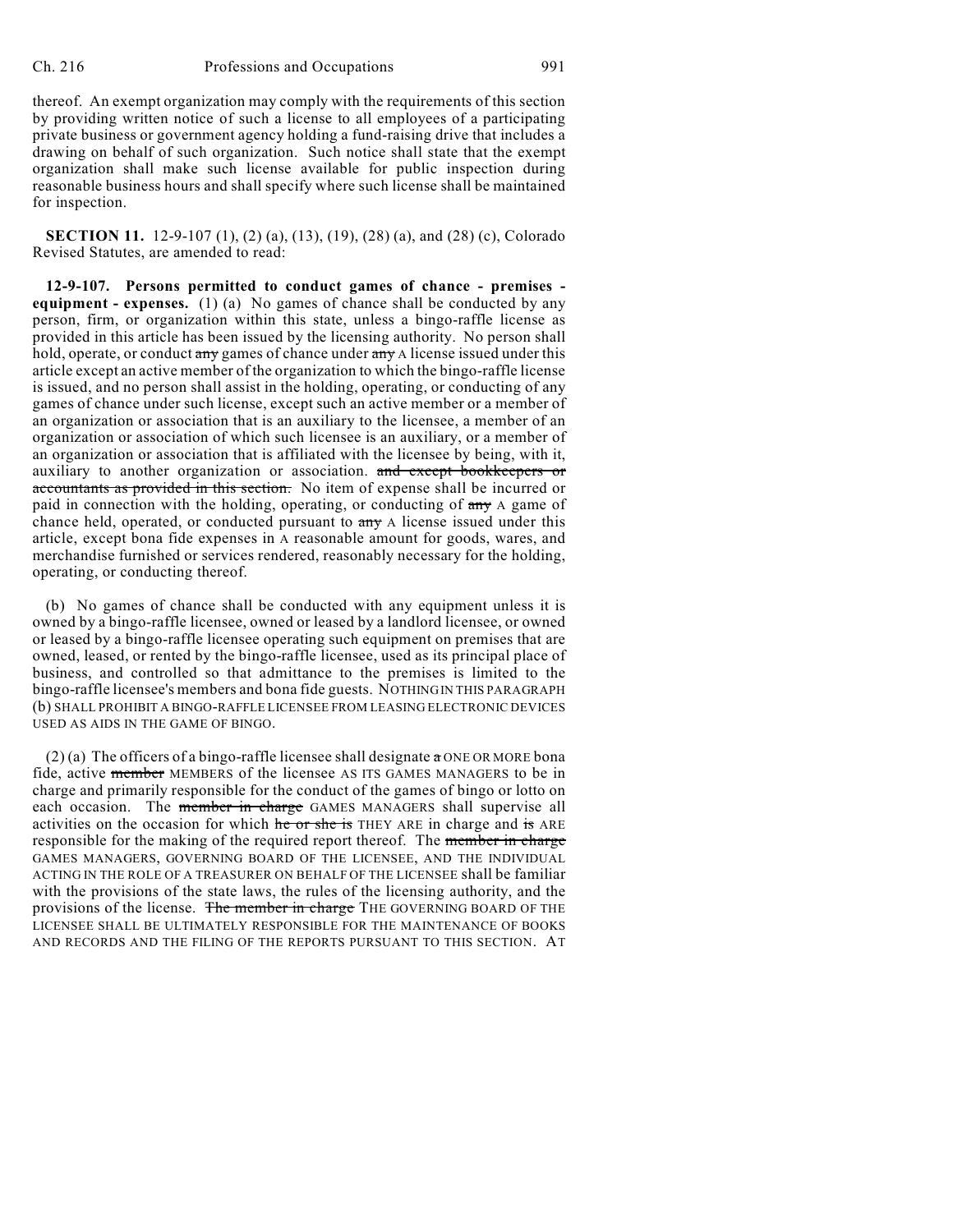LEAST ONE GAMES MANAGER shall be present on the premises continuously during the games and for a period of at least thirty minutes after the last game SUFFICIENT TO ENSURE THAT ALL BOOKS AND RECORDS FOR THE OCCASION HAVE BEEN CLOSED AND THAT ALL SUPPLIES AND EQUIPMENT HAVE BEEN SECURED.

(13) (a) No prize greater, in amount or value, than two hundred fifty dollars shall be offered or given in any single game of bingo or lotto conducted under any such license; except that, not more than once during a bingo occasion, a single prize in an amount or value greater than two hundred fifty dollars but not exceeding five hundred dollars may be awarded in a single game of bingo or lotto. The aggregate amount of all prizes offered or given in all games played on a single occasion shall not exceed one thousand five hundred dollars. THE LICENSING AUTHORITY SHALL ESTABLISH BY RULE THE METHOD OF PLAY AND AMOUNT OF PRIZES THAT MAY BE AWARDED; EXCEPT THAT THE MAXIMUM PRIZE THAT MAY BE AWARDED SHALL BE AT LEAST FIVE HUNDRED DOLLARS.

(b) Notwithstanding the limitations stated in paragraph (a) of this subsection (13), during a bingo occasion a bingo-raffle licensee may also start a single game of progressive bingo, in an amount not to exceed one hundred dollars ESTABLISHED BY RULE BY THE LICENSING AUTHORITY, in which the game is won when a previously designated arrangement of numbers or spaces on the card or sheet is covered within a previously designated number of objects or balls drawn. If the game is not won within the drawing of the previously designated number of objects or balls, the game shall be replayed during subsequent occasions EACH OCCASION THE LICENSEE CONDUCTS AT THE SAME LOCATION, using the previously designated arrangement of numbers or spaces. with or without a change in the number of objects or balls drawn, until the game is won. In each occasion after the first occasion, the amount of the prize shall be increased by seventy percent of the gross proceeds collected from the sale of progressive bingo cards or sheets at such occasion.

(c) A BINGO-RAFFLE LICENSEE MAY AWARD A CONSOLATION PRIZE FOR A GAME OF PROGRESSIVE BINGO IN WHICH THE PROGRESSIVE PRIZE IS NOT WON. THE AMOUNT OF THE CONSOLATION PRIZE SHALL BE AN AMOUNT DETERMINED BY THE BINGO-RAFFLE LICENSEE. NOTICE OF THE AMOUNT SHALL BE CONSPICUOUSLY DISPLAYED PRIOR TO THE BEGINNING OF THE BINGO-RAFFLE OCCASION, AND THE AMOUNT SHALL BE INCLUDED AS PART OF THE AGGREGATE AMOUNT OF ALL PRIZES OFFERED OR GIVEN IN GAMES PLAYED ON A SINGLE OCCASION, AS SET FORTH IN PARAGRAPH (b) OF THIS SUBSECTION (13). IF A CONSOLATION PRIZE IS OFFERED, THE GAME SHALL BE CONTINUED UNTIL THE PREVIOUSLY DESIGNATED ARRANGEMENT OF NUMBERS OR SPACES ON THE CARD OR SHEET IS COVERED, REGARDLESS OF THE NUMBER OF BALLS DRAWN, IN ORDER TO DETERMINE THE WINNER OF THE CONSOLATION PRIZE. IF NO CONSOLATION PRIZE IS OFFERED, THE PROGRESSIVE GAME SHALL END WITHOUT A PRIZE AWARDED WHEN THE LAST OF THE PREVIOUSLY DESIGNATED NUMBER OF BALLS IS DRAWN, AND SHALL BE REPLAYED AT THE NEXT OCCASION THE LICENSEE CONDUCTS, IN ACCORDANCE WITH PARAGRAPH (b) OF THIS SUBSECTION (13).

(d) A BINGO-RAFFLE LICENSEE MAY FUND A SECONDARY JACKPOT FROM TEN PERCENT OF THE GROSS PROCEEDS COLLECTED FROM THE SALE OF PROGRESSIVE CARDS OR SHEETS AT THE OCCASION WHERE THE GAME IS OFFERED. NOTWITHSTANDING THE LIMITATION STATED IN PARAGRAPH (b) OF THIS SUBSECTION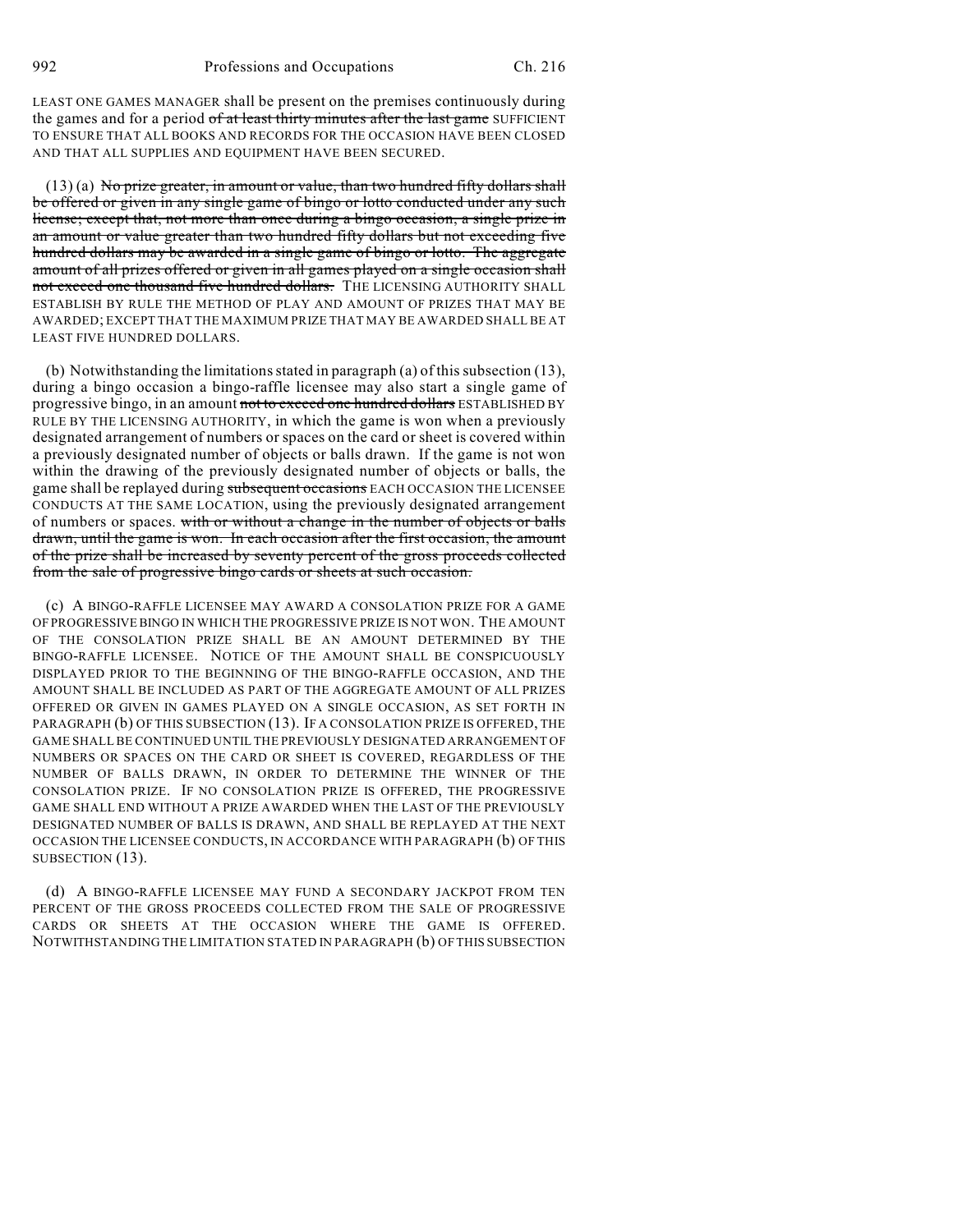(13), THE AMOUNT IN THE SECONDARY JACKPOT MAY BE USED TO START A SINGLE GAME OF PROGRESSIVE BINGO AFTER A PREVIOUS PROGRESSIVE JACKPOT IS WON.

(e) THE LICENSING AUTHORITY MAY ESTABLISH BY RULE THE MAXIMUM JACKPOT THAT MAY BE AWARDED IN A PROGRESSIVE BINGO GAME; EXCEPT THAT SUCH MAXIMUM MAY NOT BE LESS THAN FIFTEEN THOUSAND DOLLARS.

 $(c)$  (f) No more than one game THE LICENSING AUTHORITY MAY ESTABLISH BY RULE THE MAXIMUM NUMBER of progressive bingo GAMES, NOT LESS THAN ONE, THAT may be conducted during an occasion. In order to ensure that all prizes offered are timely awarded, the licensing authority may limit by rule the number of occasions in which a progressive bingo game may be conducted before a prize must be awarded; except that such number of occasions shall be not less than thirty.

 $(d)$  (g) A bingo-raffle licensee may offer a progressive pull tab game in which a prize may be carried over and increased from one deal to another until a prize is awarded. Such game may include a subsequent pull tab deal bearing a different serial number from that offered in a previous deal. No prize greater, in amount or value, than five thousand dollars shall be offered or given in any progressive pull tab game. THE LICENSING AUTHORITY MAY LIMIT BY RULE THE TYPES OF PROGRESSIVE PULL TAB GAMES ALLOWED TO BE SOLD BY SUPPLIER LICENSEES. A BINGO-RAFFLE LICENSEE MAY OFFER AN EVENT PULL TAB SERIES. FOR THE PURPOSES OF THIS PARAGRAPH (g):

(I) "EVENT PULL TAB SERIES" MEANS A PULL TAB SERIES THAT INCLUDES A PREDETERMINED NUMBER OF PULL TABS THAT ALLOW A PLAYER TO ADVANCE TO AN EVENT ROUND.

(II) "EVENT ROUND" MEANS A SECONDARY ELEMENT OF CHANCE WHERE THE PRIZES ARE DETERMINED BASED ON PULL TABS THAT MATCH SPECIFIC WINNING NUMBERS DRAWN IN A BINGO GAME AND THE WINNING NUMBERS SHALL FALL WITHIN NUMBERS ONE TO SEVENTY-FIVE, INCLUSIVE.

 $(e)$  (h) When a deal of progressive pull tabs is received in two or more packages, boxes, or other containers, all of the progressive pull tabs from the respective packages, boxes, or other containers shall be placed out for play at the same time.

 $(f)$  (i) A bingo-raffle licensee may offer a prize to the purchaser of a last sale ticket in a pull tab game, deal, or series without regard to its winning or non-winning NONWINNING status as revealed if broken or torn apart.

 $\left(\frac{g}{g}\right)$  (i) The licensing authority shall establish, by rule, safeguards to protect the bingo-raffle licensee's players against defaults in charitable gaming debts owed or to become payable by the bingo-raffle licensee.

(19) (a) No person shall act as a caller or assistant to the caller in the conduct of any game of bingo unless such person has been a member in good standing of the bingo-raffle licensee conducting such game or one of its licensed auxiliaries for at least three months immediately prior to the date of such game, is of good moral character, and never has been convicted of a felony OR A CRIME INVOLVING GAMBLING.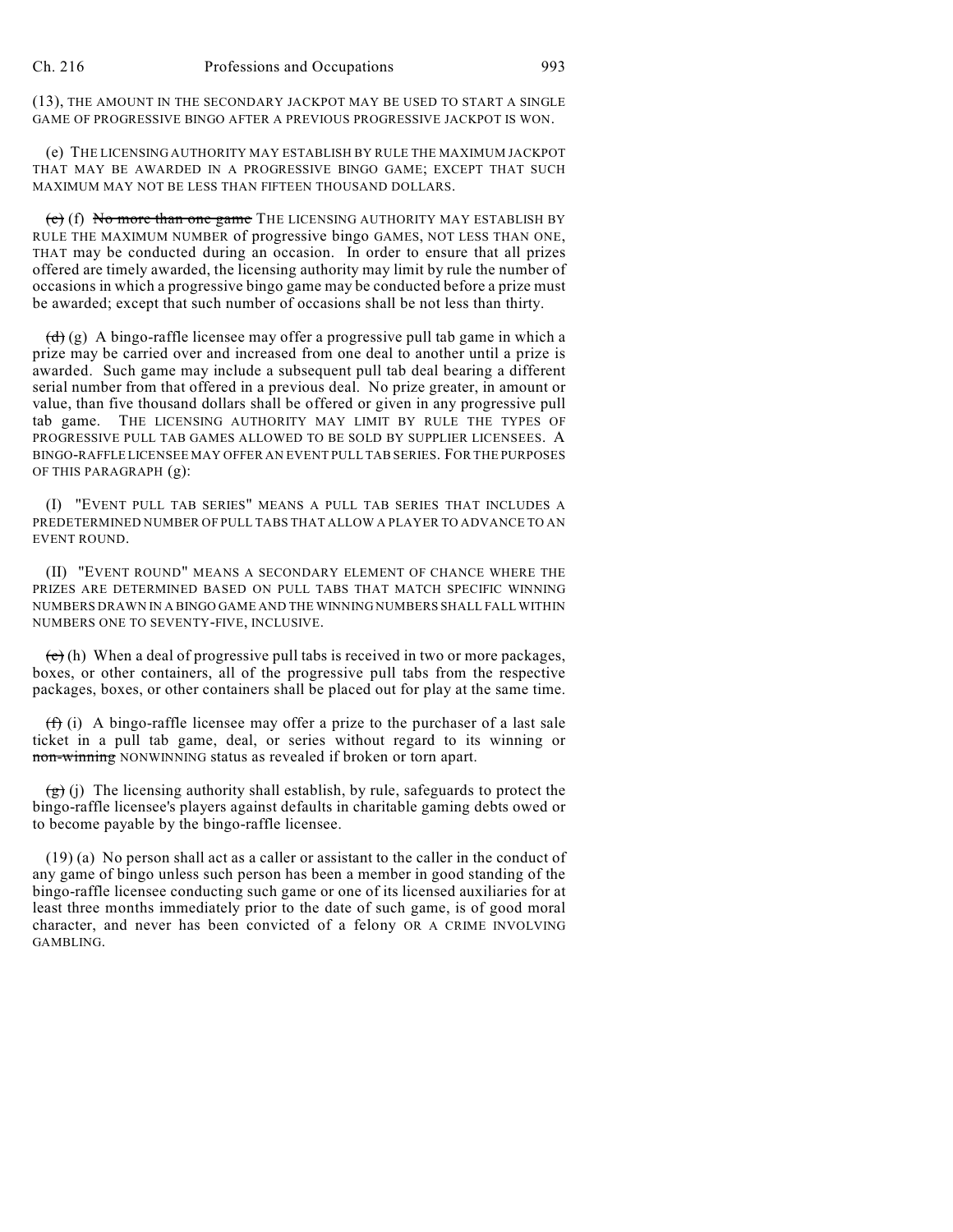994 Professions and Occupations Ch. 216

(b) No person shall act as games manager in the conduct of any game of chance if such person has been convicted of a felony or a crime involving gambling.

(28) (a) If a card or sheet is played with the aid of an electronic device, a winning bingo shall MAY be determined and verified by reference to such card or sheet, not OR MAY BE DETERMINED AND VERIFIED BY REFERENCE TO the electronic device. Nothing in this article shall be construed to authorize the playing of bingo solely by means of an electronic device.

(c) THE LICENSING AUTHORITY MAY ESTABLISH BY RULE THE MAXIMUM NUMBER OF BINGO CARDS THAT a bingo player who plays using the aid of an electronic device shall be permitted to use up to thirty-six bingo cards with the aid of such a device per game; and a bingo player shall not use more than thirty-six bingo cards with the aid of an electronic device per bingo game EXCEPT THAT SUCH MAXIMUM NUMBER SHALL NOT BE LESS THAN THIRTY-SIX.

**SECTION 12.** 12-9-108 (3) (a), (5), (6) (a) (I), (6) (a) (II) (A), and (6) (a) (II) (B), Colorado Revised Statutes, are amended to read:

**12-9-108. Bingo-raffle licensee's statement of receipts - expenses - fee.** (3) (a) All moneys collected or received from the sale of admission, extra regular cards, special game cards, sale of supplies, and all other receipts from the games of bingo, raffles, and pull tab games shall be deposited in a special checking or savings account, or both, of the licensee, which shall contain only such money. All funds shall be withdrawn from said account by consecutively numbered checks or withdrawal slips duly signed by specified officers of the licensee and payable to a specific person or organization. There shall also be written on the check or withdrawal slip the nature of the item for which the check is drawn or withdrawal slip made OR BY ELECTRONIC TRANSACTIONS REFERENCED BY TRANSACTION NUMBER OR DATE. No check or withdrawal slip shall be drawn to "cash" or a fictitious payee. THE LICENSEE SHALL MAINTAIN ALL OF ITS BOOKS AND RECORDS IN ACCORDANCE WITH GENERALLY ACCEPTED ACCOUNTING PRINCIPLES.

(5) No item of expense shall be incurred or paid in connection with holding, operating, or conducting  $\frac{1}{2}$  any A game of chance pursuant to  $\frac{1}{2}$  A bingo-raffle license except bona fide expenses of a reasonable amount. Such expenses include those incurred in connection with all games of chance, for the following purposes:

(a) ADVERTISING AND MARKETING;

(b) LEGAL FEES RELATED TO ANY ACTION BROUGHT BY THE LICENSING AUTHORITY AGAINST THE BINGO-RAFFLE LICENSEE IN CONNECTION WITH GAMES OF CHANCE;

(c) The purchase of goods, wares, and merchandise furnished TO THE LICENSEE FOR THE PURPOSE OF OPERATING GAMES OF CHANCE PURSUANT TO THIS ARTICLE;

(d) The purchase or lease of electronic devices used as aids in the game of bingo;

(e) Payment for services rendered that are reasonably necessary for repairs of equipment and operating or conducting games of chance;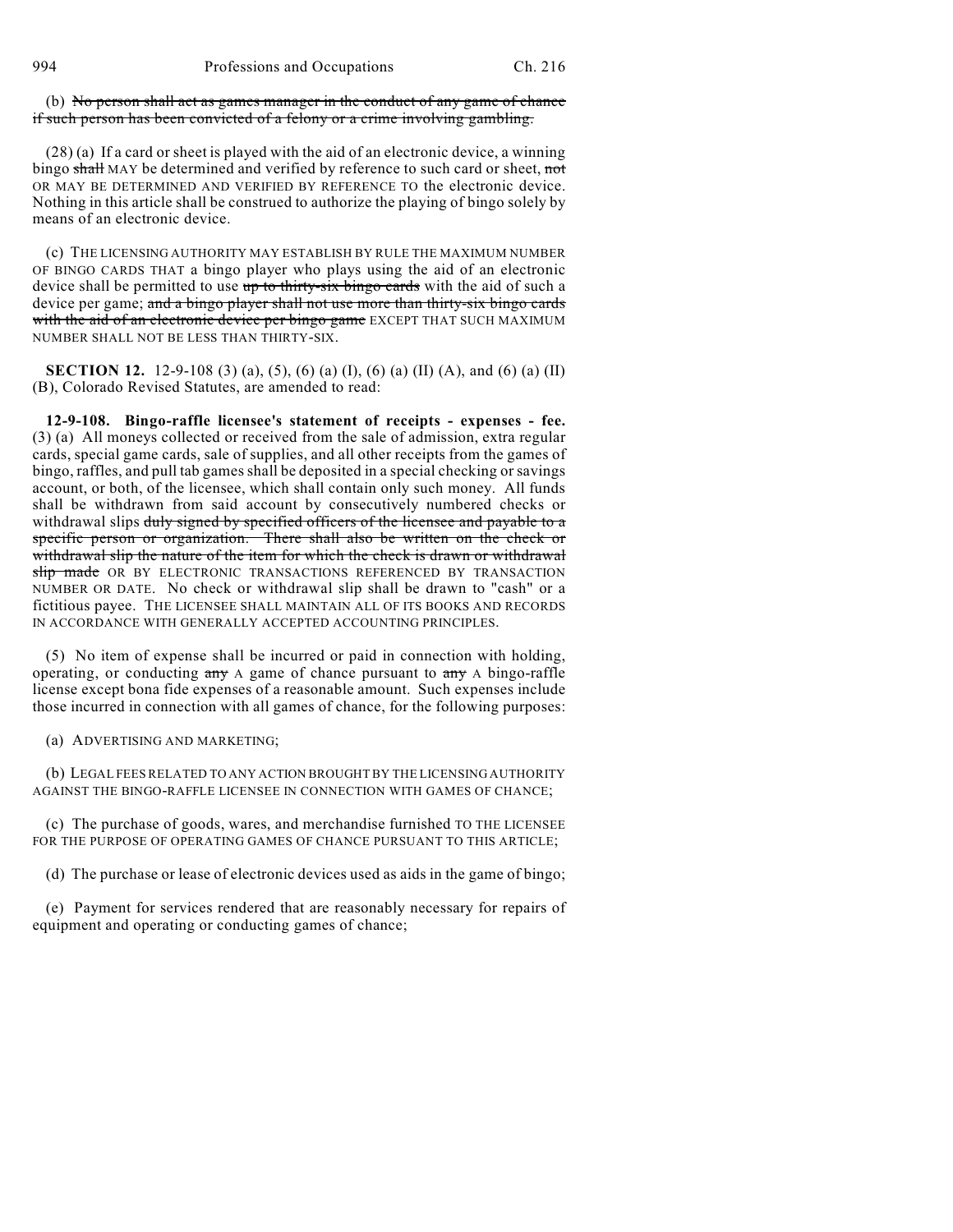(f) Rent, if the premises are rented, or for janitorial services if not rented;

- (g) Accountant's fees; and
- (h) License fees.

(6) (a) For the purposes enumerated in subsection (5) of this section, the following terms shall have the following meanings:

(I) "Goods, wares, and merchandise" means prizes, equipment as defined in section 12-9-102 (5), electronic devices used as aids in the game of bingo, and articles of a minor nature.

(II) "Services rendered" means:

(A) The repair of equipment; and electronic devices used as aids in the game of bingo;

(B) Compensation to bookkeepers or accountants not more than two in the aggregate, for services in preparing financial reports for a reasonable amount as determined by the licensing authority in rules for each occasion; BY RULE. NO LANDLORD, MANUFACTURER, OR SUPPLIER LICENSEE, OR EMPLOYEE OF A LANDLORD, MANUFACTURER, OR SUPPLIER LICENSEE, SHALL ACT AS A BOOKKEEPER OR ACCOUNTANT FOR A BINGO-RAFFLE LICENSEE, NOR SHALL A LANDLORD, MANUFACTURER, OR SUPPLIER LICENSEE OFFER OR PROVIDE ACCOUNTING OR BOOKKEEPING SERVICES IN CONNECTION WITH THE PREPARATION OF FINANCIAL REPORTS ON BINGO-RAFFLE ACTIVITIES, EXCEPT FOR THE TRANSFER OR ENCODING OF DATA NECESSITATED BY THE SALE, UPGRADE, OR MAINTENANCE OF ACCOUNTING SOFTWARE SOLD OR LEASED TO A BINGO-RAFFLE LICENSEE BY A LANDLORD, MANUFACTURER, OR SUPPLIER LICENSEE. A LANDLORD LICENSEE THAT IS ALSO A BINGO-RAFFLE LICENSEE MAY ACT AS A BOOKKEEPER OR ACCOUNTANT ON SUCH LICENSEE'S OWN BEHALF.

**SECTION 13.** 12-9-109, Colorado Revised Statutes, is amended to read:

**12-9-109. Examination of books and records.** The licensing authority and its agents have power to examine or cause to be examined the books and records of any licensee to which any license is issued pursuant to this article insofar as they may relate to any transactions connected with activities under the license. THE LICENSING AUTHORITY MAY REQUIRE BY RULE THAT LICENSEES THAT HAVE FAILED TO KEEP PROPER BOOKS AND RECORDS, OR TO MAINTAIN THEIR BOOKS AND RECORDS IN ACCORDANCE WITH GENERALLY ACCEPTED ACCOUNTING PRINCIPLES, ADOPT CERTAIN INTERNAL FINANCIAL CONTROLS AND ATTEND TRAINING TO ENSURE THE INTEGRITY OF THE REPORTING OF GAMES OF CHANCE ACTIVITIES PURSUANT TO THIS ARTICLE.

**SECTION 14. Appropriation.** In addition to any other appropriation, there is hereby appropriated, out of any moneys in the department of state cash fund created in section 24-21-104 (3) (b), Colorado Revised Statutes, not otherwise appropriated, to the department of state, for the fiscal year beginning July 1, 2006, the sum of two hundred sixty-five thousand five hundred fifty-seven dollars (\$265,557) and 0.5